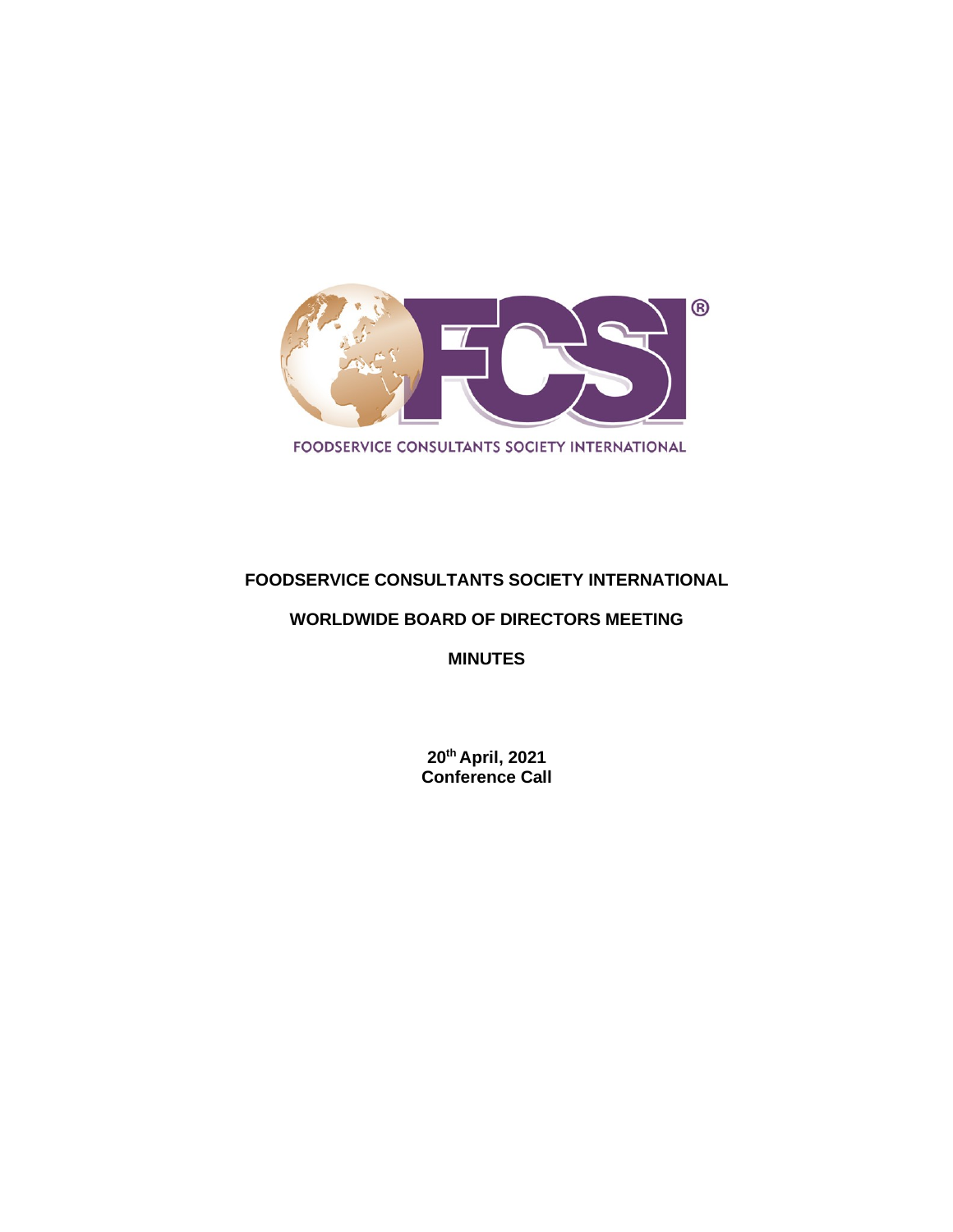#### **FOODSERVICE CONSULTANTS SOCIETY INTERNATIONAL**

#### **BOARD OF DIRECTORS MEETING**

#### **MINUTES**

**20th April, 2021 Conference Call**

#### *In Attendance*

*Mr. William Caruso, FFCSI, PP President (WC & Partners, Inc.)*

*Mr. Mario Sequeira, FCSI Secretary/Treasurer (Hospitality Total Services (Aus) Pty Ltd)*

#### *Staff*

*Mr. Nick Vaccaro Executive Administrator, WW*

#### *Absent*

*Mr. Remko van der Graaff, FCSI (Consultancy, Food & Facilities)*

#### *Officers Directors*

*Mr. Paul Montégut (Restauration Conseil)*

*Mr. Eric Norman, FCSI (Clevenger Associates)*

#### *Allied Representatives*

*Mr. Mick Jary Meiko UK Limited*

*Mr. Greg O'Connell (Moffat)*

*Mr. Jack Scott (Alto-Shaam, Inc.)*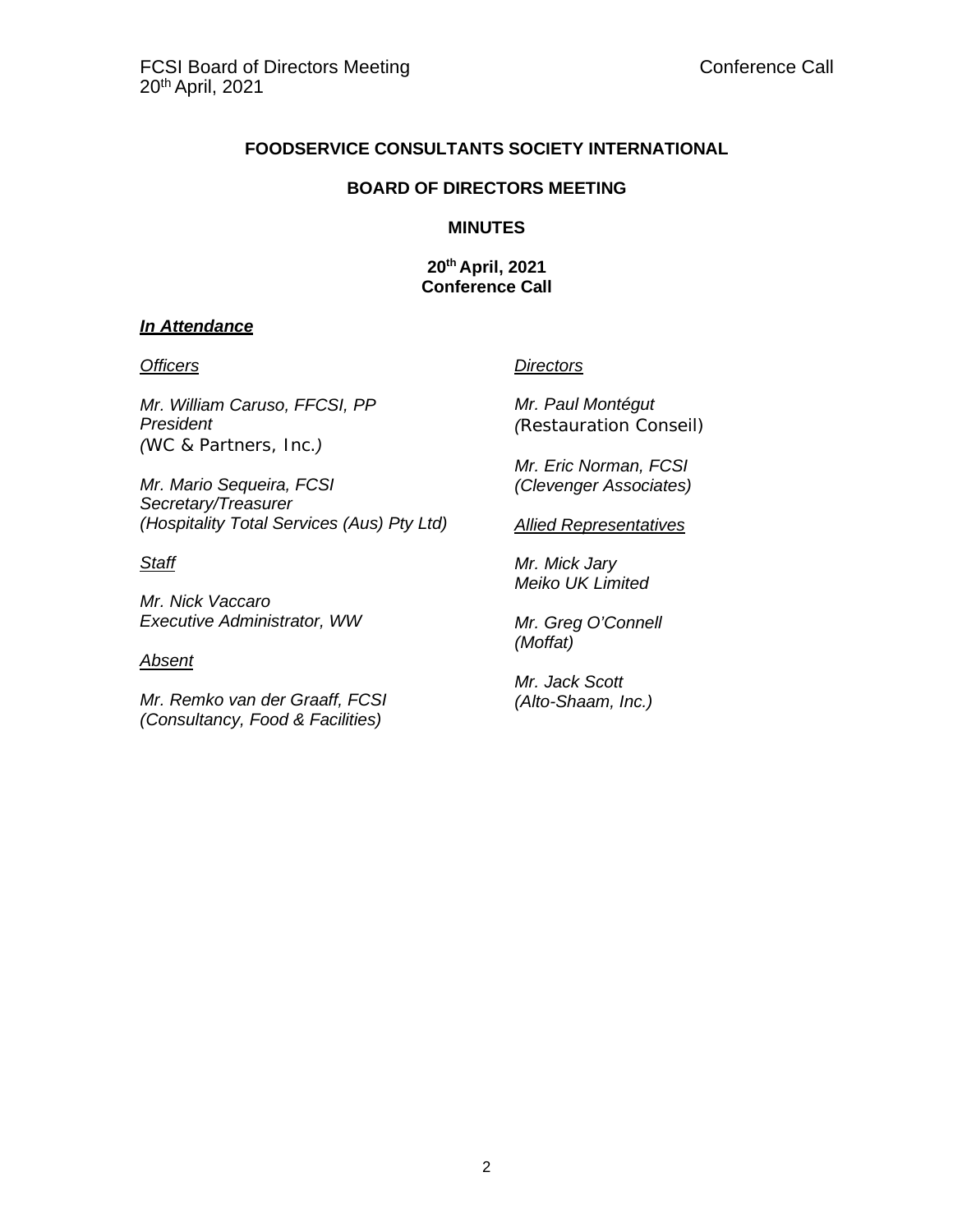# **FCSI's Vision**

**"FCSI is the global leader in foodservice and hospitality consulting"**

# **FCSI's Mission**

### **"To promote professionalism in foodservice and hospitality consulting while returning maximum benefits to all members"**

# **Brand Slogan** *"We Share, We Support, We Inspire"*

#### **1.0 Call to Order and Opening Remarks**

The meeting was called to order on  $10<sup>th</sup>$  December at 7:08 am (EDT) at which time President William Caruso, FFCSI welcomed everyone to the meeting. Noting that there was quorum for conducting official business Bill requested that the meeting begin with the first agenda item.

#### **2.0 Approval of Meeting Minutes**

*Eric moved to accept the FCSI WW December, 2020 board meeting minutes as submitted. Seconded by Mario and approved unanimously.*

#### **3.0 Financial Report**

*Paul moved to accept the FCSI WW December, 2020 financial reports as submitted. Seconded by Eric and approved unanimously.*

*Eric moved to accept the FCSI WW March, 2021 financial reports as submitted. Seconded by Jack and approved unanimously.*

#### **4.0 BIM/Revit Update**

Bill provided an update on the activities of the committee. There should be a draft of the committee status and recommendations in May or June. Mario mentioned that he has participated in some of the recent BIM committee meetings and advised that the Committee has a clear mandate that the standards are for the best use of FCSI Professional Members and to give all manufacturers a documented guide of the information to be included in the standards. These new standards would then be seen as a FCSI Member benefit. Mario also clarified with Paul that FCSI has no intention to financially gain from the standards. Mick and others added their thoughts on the true intent of the program and how it will benefit FCSI overall. Bill said an independent task force will review the draft prior to it being submitted and approved by the WW Board.

#### **5.0 Association Management Software and Website**

Nick reviewed the progress made investigating the option of each Division having their own AMS with an API connection to a WW database containing only basic member contact information. After discussion the Board decided to continue to use the current AMS YourMembership platform as the worldwide database. Each Division has the ability to use their own AMS if necessary, but then will update the basic contact information of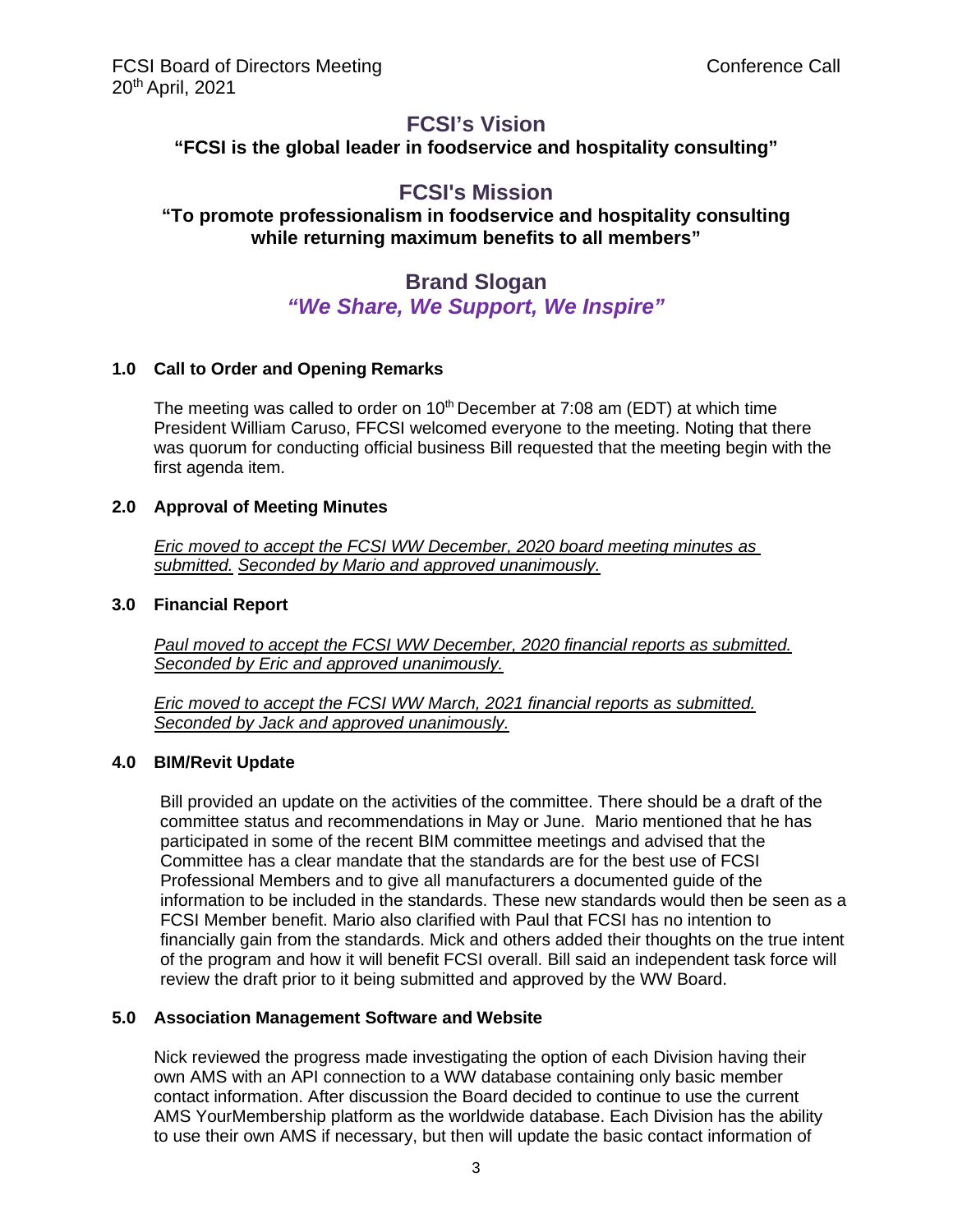# FCSI Board of Directors Meeting

20th April, 2021

each of the Divisional members in YM.

TAD will continue to use and modify YM as they are currently permitted to do as the primary merchant user. APD will maintain the basics in YM and subscribe to the Currinda AMS to perform all AMS functions.

Based on basic info required for WW to keep track of all members globally, Paul suggested that an 'Excel' spreadsheet could be used to updated WW quarterly or as required. However, this would deviate from the current policy of the Divisional and Local Unit staff being responsible for the data entered into YM. After consideration, as WW President, Bill recommended we stay with the current policy and this could be discussed further at the upcoming planning session.

#### **6.0 WW Technology Committee**

Bill has been approached by a few members in the past regarding the establishment of a Worldwide Technology Committee. The committee could be made up of some of the BIM/Revit task force members because of the cross over content and mission. Mick added that some of the manufactures have organized a small task force to begin thoughts on how this topic. Greg said that several Allied members are working on this issue on their own and having FCSI involved would help with the development of a final product. All parties need to be involved, the manufacturers, consultants and end users to guarantee a quality final technology application.

The sense of the Board is that the formation of Technology Committee will be investigated and made up of manufacturers, consultants and end users. Bill will lead the efforts and report back to the Board.

#### **7.0 Foodservice Consultant Portfolio Update**

Bill and Nick reported on the current status of the Portfolio. The 2020 year-end profit share will be transferred from PC to WW by the end of April. Nick noted that as of right now there is not a Q1 or Q2 profit share planned as the Portfolio is not scheduled to earn a surplus until 2021 Q3. Paul and Mario said that WW should be very careful about receiving too much of an advance profit share as any overages will have to be repaid to PC when the annual reconciliations of the 2021 accounts are completed.

Nick and Bill will have a catch-up call with the PC staff in the next few weeks and will forward any new information to the WW Board.

#### **8.0 WW Strategic Planning Meeting**

Bill discussed the possibility of hosting the in-person strategic planning session during Q3 or Q4 of 2021. Paul reported on the status of Europe and said that no international travel until at least September. The EAME Conference is still being planned for October but formal dates have not been set.

Greg and Mario said that travel from Australia/New Zealand to either Europe or the US will not be approved by the government until 2022.

Eric mentioned that the TAD staff was attempting to travel to Canada to plan an event and has met resistance with border control. Canada still has a hard stop travel ban on international travel into their country.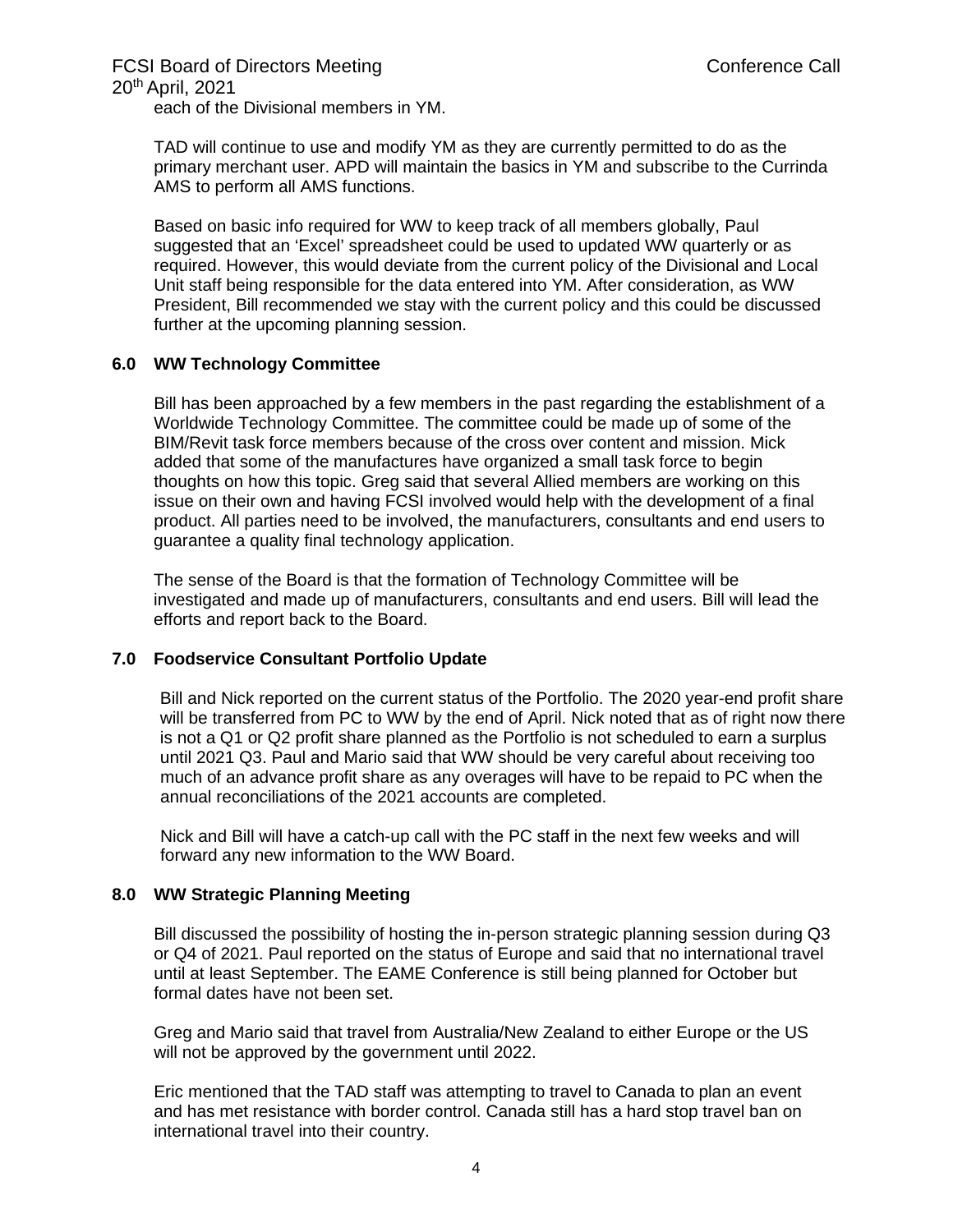With consideration of the above Bill said that the Planning Session will not occur until 2022. The WW Board tabled discussions until future board meetings.

#### **9.0 Old Business**

There was no old business brought before the Board.

#### **10.0 New Business**

#### **10.1 Hong Kong University Executive Program**

Mario reported that Clara Pi has been approached by Hong Kong University to develop an Executive program. Clara has requested that FCSI support the program and Mario was curious if WW Board members had any recommendations based on their experiences with similar programs in other countries. After discussion the consensus of the Board was that APD should consider the program and Mario was wished much success. Mario will now table this new initiative at a local level at the next Board meeting.

#### **10.2 FCSI Allied Member Engagement Proposal**

At the last WW Exec meeting, Mario was requested to put together thoughts on how we could initiate an FCSI Allied Member Engagement Proposal. Mario drafted a proposal and shared it with the Exec team and PC. PC suggested to name the initiative as a FCSI Global Allied Member Spotlight Program. It is both an opportunity to showcase ('spotlight') worldwide/global as well as being more than a one-off ('program'). PC sees this new initiative as a video version and presented a draft proposal.

Concerns were raised about the initiative clashing with existing regional arrangements with manufacturers. Mario reminded all that the initiative should be seen as a WW initiative and acknowledged the concerns raised about the potential clash with regional arrangements with manufacturers. Mario offered to forward the PC recommendation to the other two chairs being Eric and Remko for their information and consideration.

#### **10.3 Role of Past President**

Mario reviewed the positions on the WW Board and currently how there is no official role of past president. He expressed the need for the past WW President to be present at board meetings.

*Paul moved that the WW Board past president be invited to all WW Board meetings during 2022-2023 as a non-voting ex-officio member of the Board. The WW Board will pay for travel the past president expenses while conducting the business of WW. Seconded by Mario and approved unanimously.*

The sense of the Board was that the official position of Past President on the WW Board be added to the next round of Bylaws updates which will occur after the upcoming Planning Session.

#### **11.0 Adjournment**